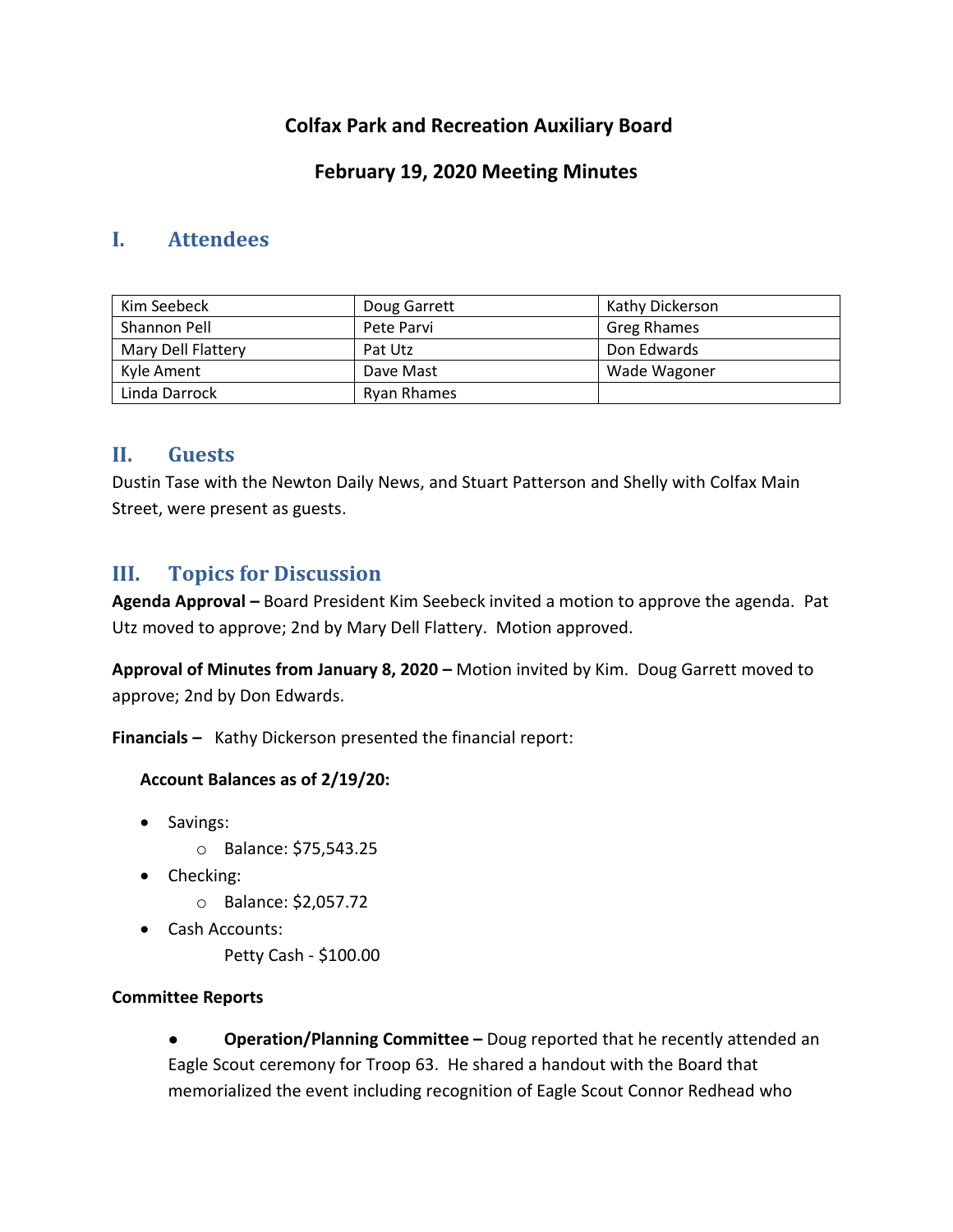oversaw the creation of the kayak-in/hike-in campsite at the far east end of Quarry Springs Park (QSP). The Scouts will be back at QSP on April 24, 2020, to use that campsite. Doug noted that perhaps a Scouts project that weekend could include clearing up the dike trail. Also in April, the Colfax-Mingo 5th graders will be at QSP on Thursday and Friday, April 16 and 17. Doug indicated it would be great if there were a few other Board members who could volunteer to help during the event. Additionally, the Baxter students will be at the park on Monday, April 20. For these events, the kids will want to use the pole barn for archery so we'll need to be sure that's ready for targets. Don will have to relocate his boat and other items and Greg will ensure any Quarry Springs Outfitter (QSO) merchandise is out of the way. Doug will be preparing a mowing schedule and we'll need to ensure people are trained to use the Scag mower. Bob Rhone's crew will do the John Deere mowing. Doug noted too that the Scag probably needs a tune up. Next, Kim noted that with regard to the issue of selecting park benches, Don recently visited a Midwest vendor and obtained a sample of their bench material. (The product brochure was again circulated among Board members.) The sample is a small table, but the Board can observe its construction and quality. The 5' version of their park bench costs \$364 per unit + tax, then each bench will need to be anchored on a concrete pad. With the concrete and hardware costs, the total price will be in the \$500-600 range. Doug offered to talk to Josh Redhead to see if perhaps the scouts can pour pads for the park benches. Additionally, Kim estimated another \$50 for the cost of a memorial plaque for those persons interested in purchasing a park bench in memoriam. Kim has been in contact with a woman in Prairie City who is interested in a bench in memory of her dad – the location to be selected. By Kathy Dickerson's estimate, the cost for a bench would be \$615. Discussion ensued regarding posting information on Facebook about the availability of in memoriam benches. No vote was taken as to the purchase of park benches. Next, it was reported that the crop land lease has been completed and is awaiting sig off by the tenant. Discussion then centered on establishing a maintenance policy on accepting materials at the park, their placement within the park, and what to use the materials for. It was reported that Kyle Ament had previously expressed interest in helping develop such a policy. Greg Rhames brought up the hope of getting the culverts out onto the ice ASAP – he asked whether Wade Wagoner could help with that. Wade advised he will look into it. Doug noted that another material that needed to be addressed: the bleachers – apparently Bob Rhone knows someone who can take those as QSP has no use for them. Doug further reported we're getting dirt donated by a company doing work nearby – the dirt is being dumped to the east of the wood chip pile. Bob Rhone set that up and also informed Doug that the City is going to start cleaning out the sludge that they get at the treatment plant – no hazardous material is present in it (note: there are tomato seeds in it – but we can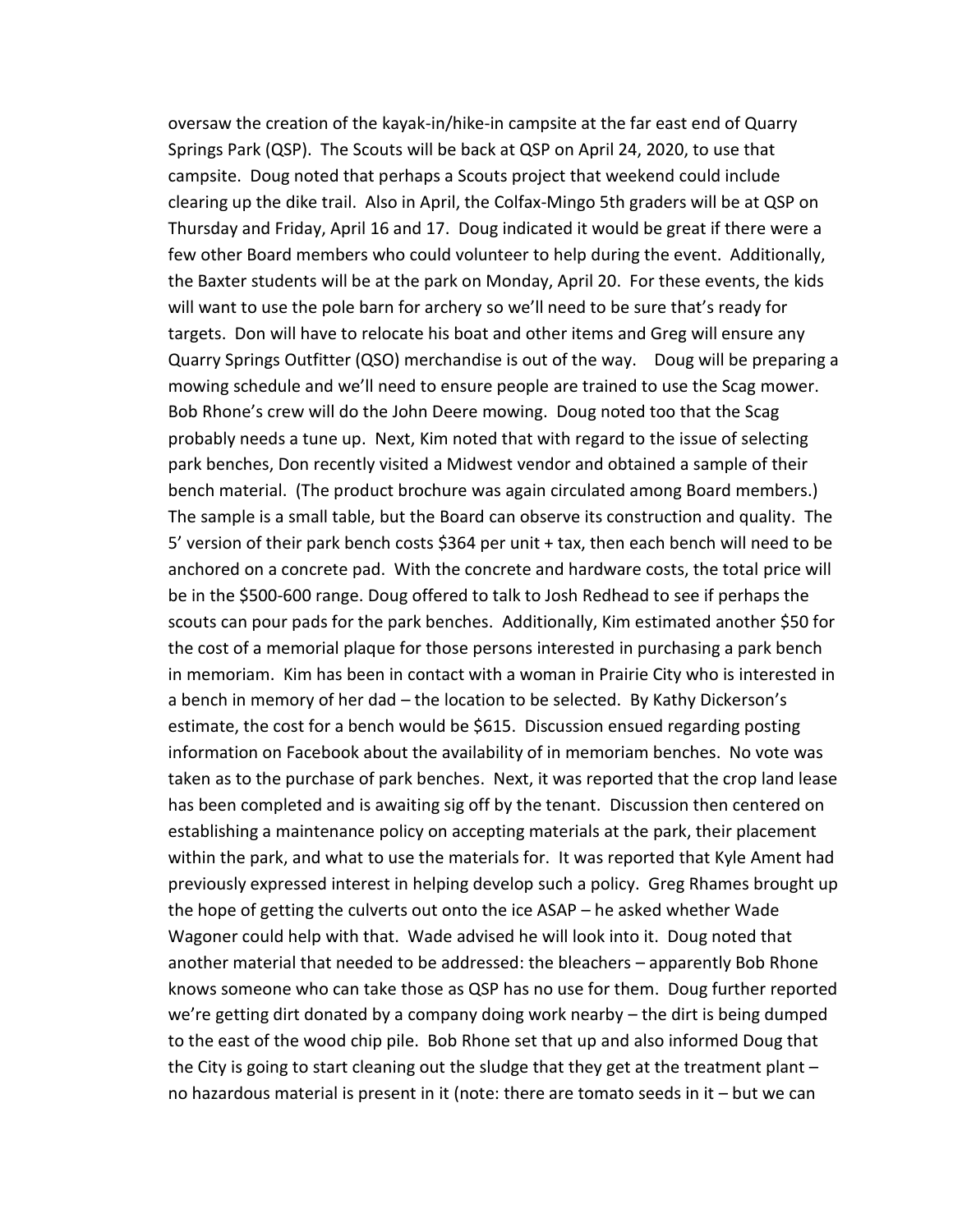take that) and the material can then be seeded so it doesn't run down the hill. The new Kybo company will be coming out Sunday so QSP will save some money by switching over to the new vendor. Doug reported the Board still needs to discuss the need for the remainder of clamshells – about 12 - for road to the east end. Discussion ensued. Next, Doug indicated Denny Lester will be dropping telephone poles near the osprey nest located near the front gate so clamshells are needed there as well. They will be used to create a parking area. Doug emphasized this was for parking only, not to open any road behind Kum 'n Go. Lastly, Kim reported she has been working with Sign Pro for a brass plaque recognizing the donation from the Browns for the QSP entrance sign. She displayed a working design via iPad to the Board.

● **Promotions Committee** – Mary Dell indicated the committee is meeting after the Board meeting regarding Paddle Skedaddle. Kim reported that Bass Pro will once again be donating items to be given away as prizes for the Kids Fishing Derby. Finally, Kim noted another event has been scheduled for September 12 – it's Chris Miller's family picnic and fundraiser for Parkinson's disease.

#### **Old Business**

**QSP Water/Sewer/RV Camping** – A working group has been formed and will put together a strategy for possibly moving forward on the RV campground. Kim advised the Board an architect should be involved for design/schematics/drawings that could be used for the purpose of grant proposals and loans, giving the Board something to sell the idea. Kim estimates overall costs of \$350-400k. The project would include a restroom and shower facility and there has been discussion about using the present park office for that purpose and remodeling it. The water into the park has also been discussed, and the project may also include a roof or cover structure between the pole barn and the block building. Kim advised the Board she has talked to Confluence about what we might need and was provided a quote of \$6200 for a concept plan (not for use during construction). Discussion ensued. Doug advised the Board that he would approach Josh Redhead with Elder Construction about the possibility of what he could do by way of a quote and/or concept drawings. Doug will get Josh's thoughts and he'll report back to the Board. Kathy advised the Board that she wants to be on this working committee. Further discussion ensued on the subject. Regarding possible funding for the project, Wade reported that the City has talked about doing an enterprise loan with Bank Iowa. Such a loan is based upon revenue projections. Discussion on this issue ensued. Another option, per Wade, is a GO (general obligation) bond. That is secured with tax revenue from City residents which could also be offset by revenue generated from the RV park. Wade projected it has the potential to generate \$50k in annual revenue. The downside is the City needs to be mindful of its debt – that limit is set by the State of Iowa. Wade indicated that right now the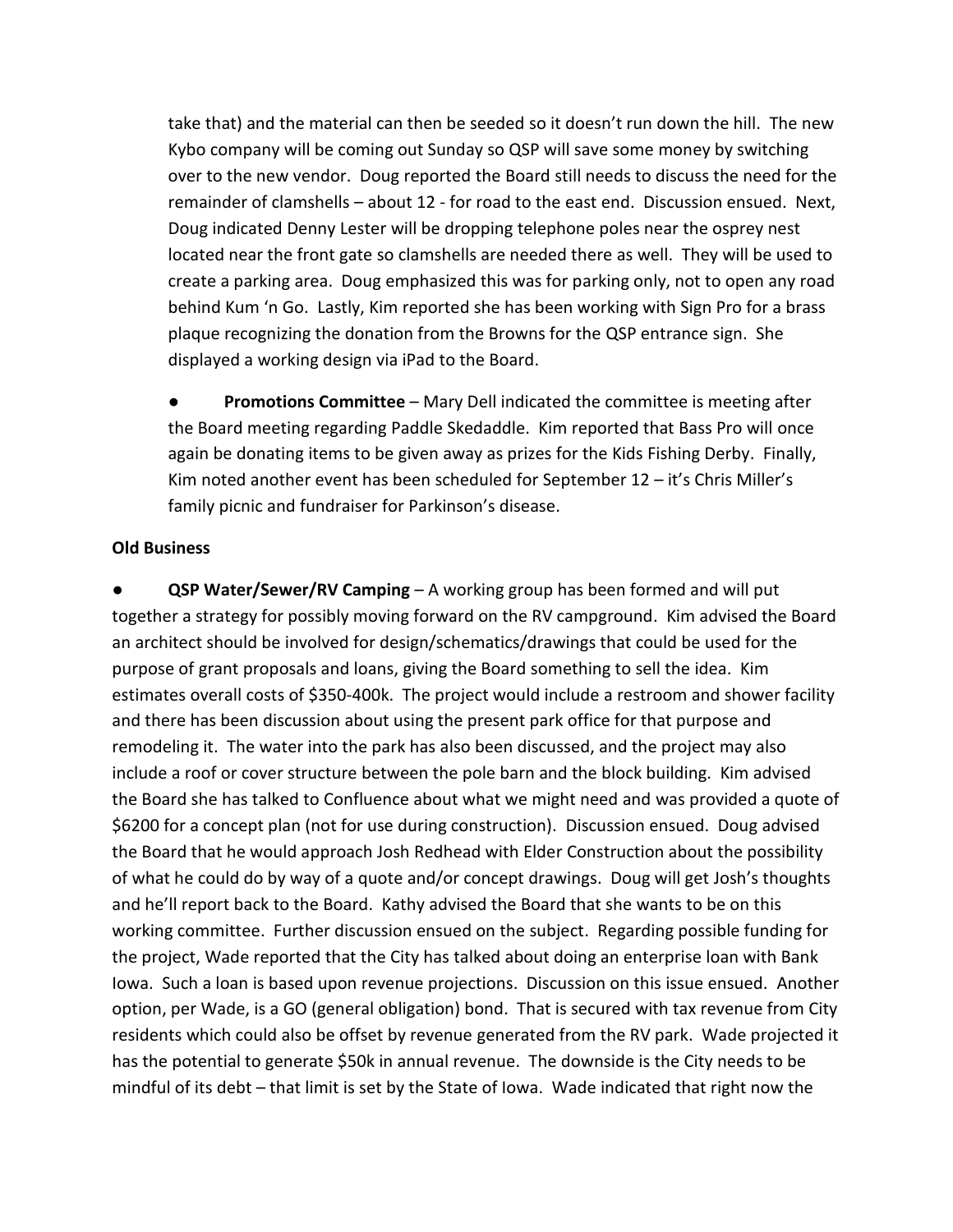City is in a good position but it's also talking about building a new City Hall and new roads. In any event, if the project were to proceed, the City would obtain the loan and any loan would be repaid by the revenues generated. Further discussion ensued. Additionally, it was noted that a Legacy Grant through Prairie Meadows might help with this type of project but it pays out at the end of the project, rather than at its inception. It was believed that with that type of grant, no money needs to be fronted from the QSP budged, but if something is required it's would likely be some small percentage. Doug suggested perhaps the Board could commit crop lease funds to the project, in the future, if needed.

**Reading Signs Update** – Kim advised the Board it needed to revisit this again. The Board has been approached about adding a second sign location within QSP. The suggestion involved a second sign near the park information sign in front of QSP office. Shannon Pell disagrees with the suggestion for a second sign. Greg suggested that along the entrance road as a standalone sign, traveling west, would be appropriate. Pat moves for the City to add a second standalone sign on the north side of entrance roadway, traveling westbound. Motion passed with one nay.

#### **New Business**

*City Audit* – The City audit revealed a purported lack of segregation of duties for the QSP PAB. A handout prepared by Kathy regarding the segregation of duties was circulated and reviewed with the Board. Dave Mast advised the Board that every year the auditors identify segregation of duties as an issue. The question before the Board was whether it needed to formally add anything to this documentation for compliance purposes? It was noted these duties do not need to be added to the Colfax PAB by-laws. All Board members should already be aware of these duties. It was suggested the segregation of duties document be posted to the QSP website where the document can be readily accessed by Board members.

*Executive Board Meeting* – Kim reported a second informal discussion about the Colfax Park Auxiliary Board merging with the City Park Board recently occurred with the Executive Committee Members, and City officials. The purpose of the meeting was to better understand what it would look like if this Board became part of the City Park Board. The City Attorney was in attendance via telephone to answer questions. The gist of that meeting is that the Board has some options – if this Board merged into the City's Park Board, duties could be delineated and assigned and/or reserved to ensure this Board continued its park improvement projects and fundraising efforts. The City Park Board duties could be identified and should not be unduly burdensome despite adding the remaining City parks to the overall agenda. Kim reported the next step is to identify what duties this Board wants to retain and what duties it may cede to the City. The current 28E agreement does not address all areas in play and is too vague to be used for purposes of identifying that which need to be memorialized. Discussion ensued.